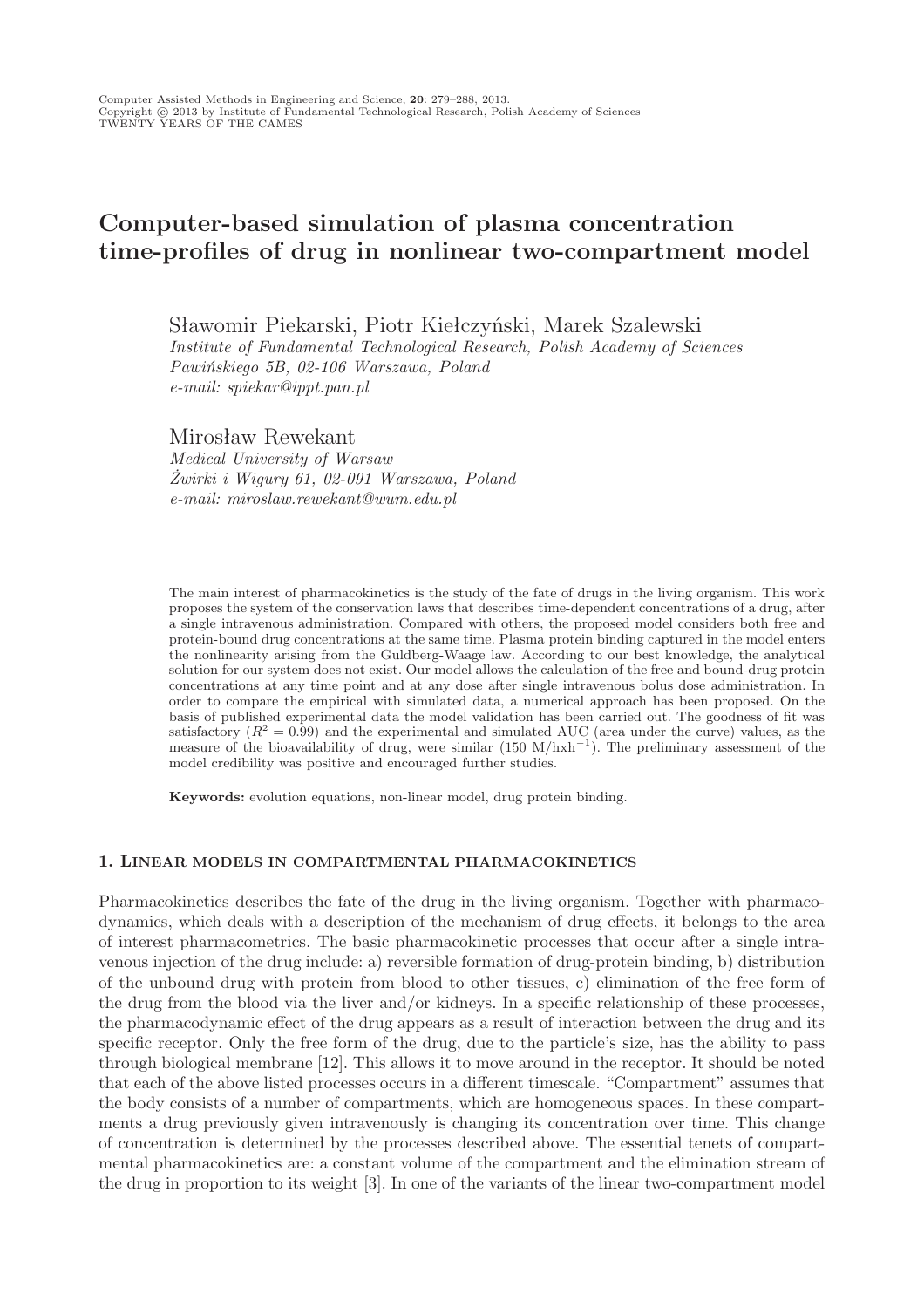(Fig. 1) there is a central compartment represented by blood in the vascular bed and a peripheral compartment represented by peripheral issues (the body organs).



**Fig. 1.** The linear two-compartment model of a single intravenous administration of drug.

It is assumed that the two-way process of the free form of the drug between compartments and the process of elimination of the drug from the central compartment take place in accordance with first-order reaction kinetics. Variability in concentrations of the drug over time in the central compartment is most often described by the biexponential formula:

$$
c(t) = A_1 e^{-k_1 t} + A_2 e^{-k_2 t}.
$$
\n<sup>(1)</sup>

A1, A2, k1, and k<sup>2</sup> are obtained from the intercepts and slopes of the plasma concentration *versus* time curve by means of nonlinear regression analysis. Thus,  $A_1$  is the Y-intercept of the distribution phase (with a slope,  $k_1$ ) and  $A_2$  is the Y-intercept of the elimination phase (with a slope,  $k_1$ ) [4]. Experimentally determined parameters allow predicting the concentration of the total drug at any time. Currently, in compartment pharmacokinetics, the linear models dominate and differential equations for these models have an explicit solution [6].

## **2. EVOLUTION EQUATIONS**

In the history of the nonlinear equations describing the binding of the drug with plasma proteins the fundamental works appeared in the 70's of the last century [9]. In most of them there are various assumptions describing models and simulations of the concentrations of the drug. Berezhkovskiy published significant work of drug binding kinetics of protein [1, 2]. Presented equations describe the drug concentrations profile vs. time in nonlinear two-compartmental pharmacokinetic model. The model scheme is shown in Fig. 2. The variables in our model are: free drug concentration  $s(t)$ in a central compartment, bound drug concentration in a central compartment  $c(t)$  and free drug concentration in a peripheral compartment  $n(t)$  and drug protein concentration  $s(t)$ , all depending on time. The parameters are: volume of distribution, association rate constant  $(k_{on})$ , dissociation rate constant  $(k_{\text{off}})$ , distribution rate constant  $(\beta)$ , elimination rate constant  $(\alpha)$ .

The system of evolution equations for a single intravenous administration of hypothetical drug for two-compartmental model has the following form:

$$
\frac{\delta s(t)}{\delta t} = -k_{on}e(t)s(t) + k_{off}c(t) - \alpha s(t) + \frac{\beta}{V_0}[n(t) - s(t)],\tag{2}
$$

$$
\frac{\delta e(t)}{\delta t} = -k_{on}e(t)s(t) + k_{off}c(t),\tag{3}
$$

$$
\frac{\delta c(t)}{\delta t} = k_{on}e(t)s(t) - k_{off}c(t),\tag{4}
$$

$$
\frac{\delta c(t)}{\delta t} = V_{\text{eff}} n(t) = -\beta [n(t) - s(t)],\tag{5}
$$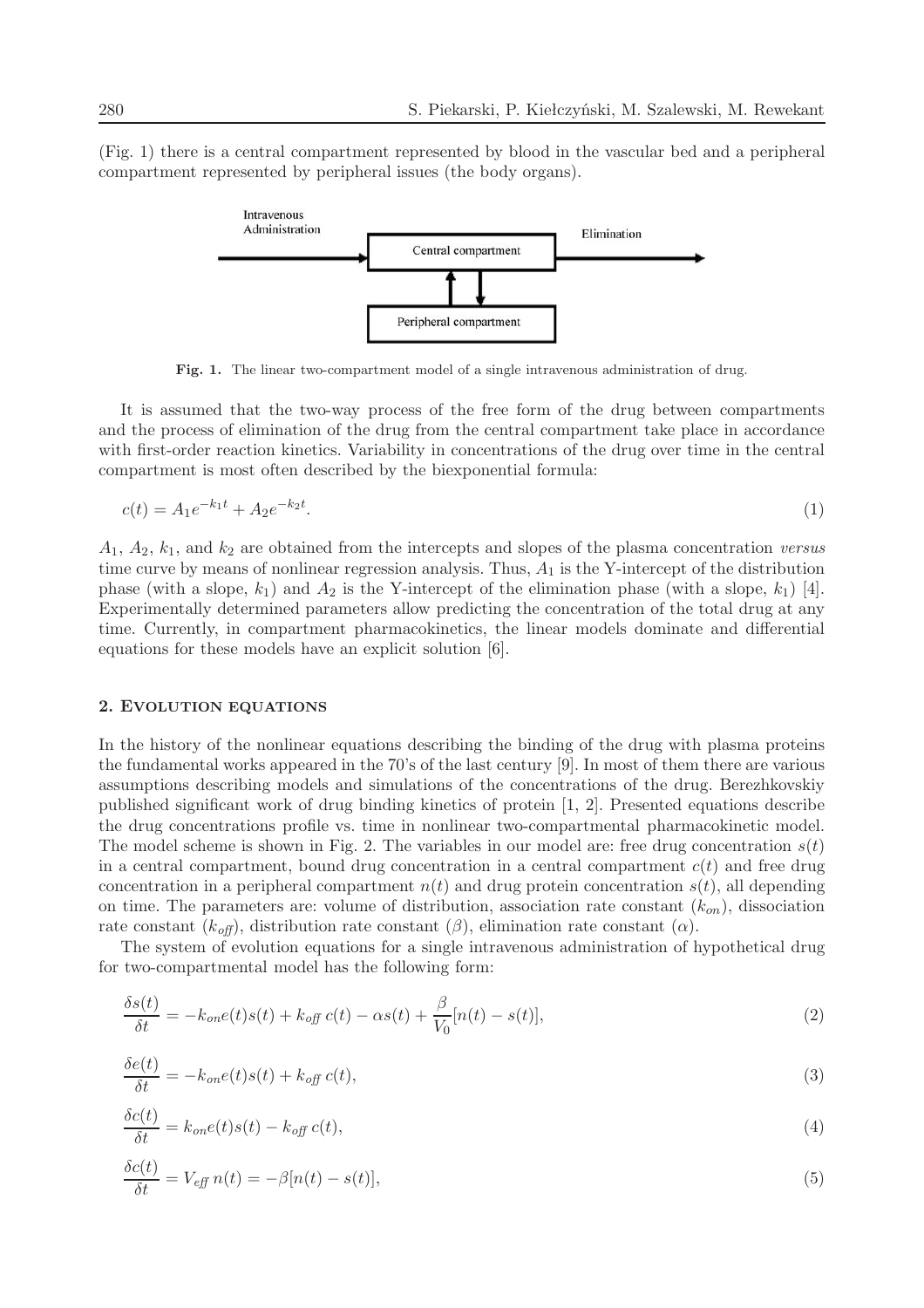

**Fig. 2.** Two-compartment non-linear model taking into account a drug protein binding.

where  $V_0$  denotes the volume of the central compartment,  $V_{\text{eff}}$  denotes the volume of distribution (that is, the volume of peripheral compartment),  $n(t)$  is the concentration of a free form of a drug in peripheral compartment. After comparing (3) and (4) one can see that the sum

$$
c(t) + e(t) \tag{6}
$$

is a constant of motion which shall be denoted as  $\Lambda$ :

$$
\Lambda = c(t) + e(t) \ge 0. \tag{7}
$$

After insertion

$$
e(t) = \Lambda - c(t) \tag{8}
$$

into  $(2)$ – $(5)$  one arrives at

$$
\frac{\delta s(t)}{\delta t} = -k_{on} \left[ \Lambda - c(t) \right] s(t) + k_{off} c(t) - \alpha s(t) + \frac{\beta}{V_0} \left[ n(t) - s(t) \right],\tag{9}
$$

$$
\frac{\delta}{\delta t} \left[ \Lambda - c(t) \right] = -k_{on} \left[ \Lambda - c(t)s(t) + k_{off} c(t) \right],\tag{10}
$$

$$
\frac{\delta c(t)}{\delta t} = k_{on} \left[ \Lambda - c(t) \right] s(t) - k_{off} \, c(t),\tag{11}
$$

$$
\frac{\delta}{\delta t} V_{\text{eff}} n(t) = -\beta \left[ n(t) - s(t) \right]. \tag{12}
$$

What is equivalent to:

$$
\frac{\delta s(t)}{\delta t} = -k_{on} \left[ \Lambda - c(t) \right] s(t) + k_{off} c(t) - \alpha s(t) + \frac{\beta}{V_0} \left[ n(t) - s(t) \right],\tag{13}
$$

$$
-\frac{\delta}{\delta t}c(t) = -k_{on} \left[\Lambda - c(t)\right]s(t) + k_{off} c(t),\tag{14}
$$

$$
\frac{\delta c(t)}{\delta t} = k_{on} \left[ \Lambda - c(t) \right] s(t) - k_{off} \, c(t),\tag{15}
$$

$$
\frac{\delta}{\delta t} V_{\text{eff}} n(t) = -\beta \left[ n(t) - s(t) \right]. \tag{16}
$$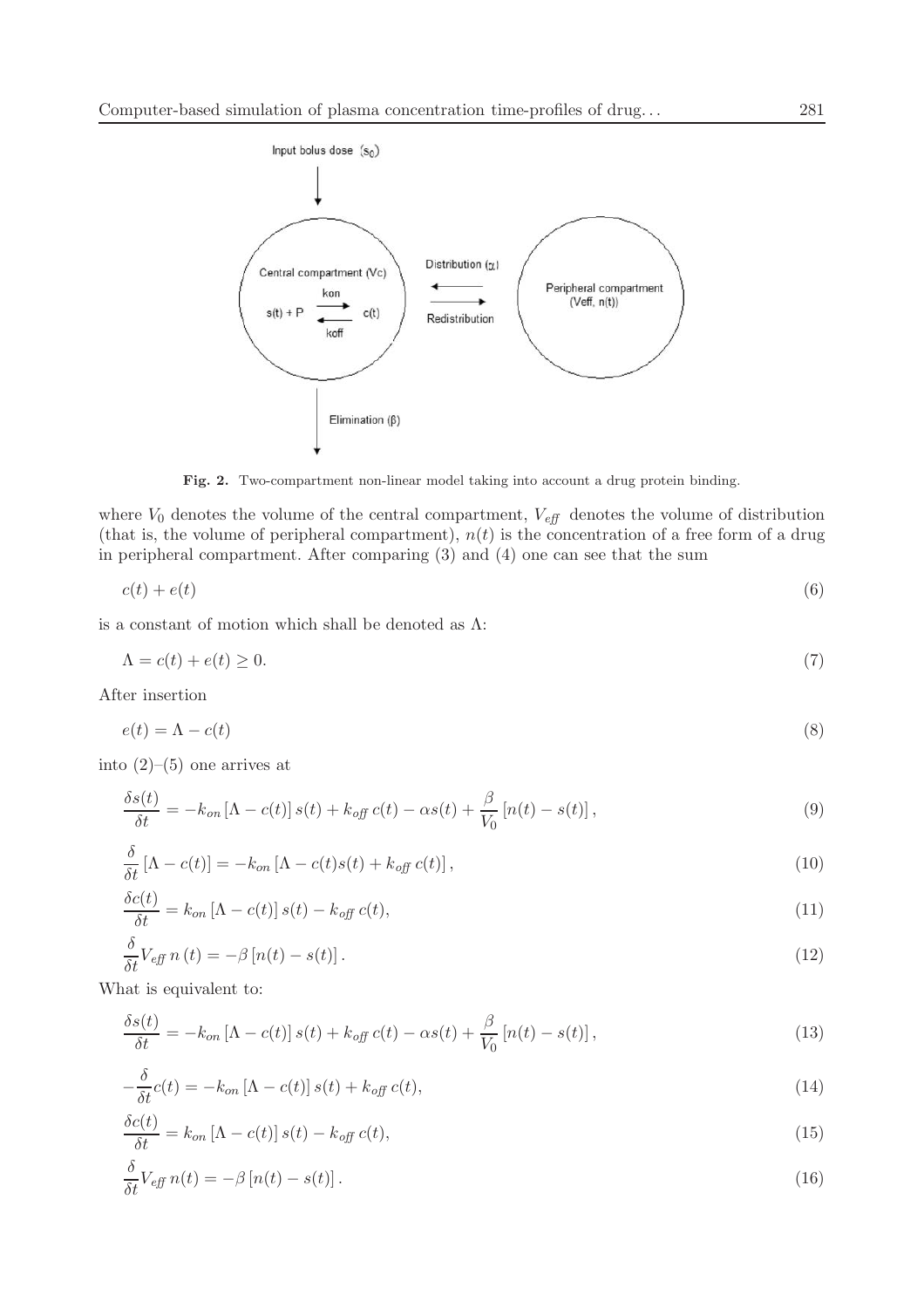Since Eqs. (13) and (14) are dependent (they can be transformed one into another after multiplication with  $-1$ ), we are left with the following system of the tree equations:

$$
\frac{\delta s(t)}{\delta t} = -k_{on} \left[ \Lambda - c(t) \right] s(t) + k_{off} c(t) - \alpha s(t) + \frac{\beta}{V_0} \left[ n(t) - s(t) \right],\tag{17}
$$

$$
\frac{\delta c(t)}{\delta t} = k_{on} \left[ \Lambda - c(t) \right] s(t) - k_{off} \, c(t),\tag{18}
$$

$$
\frac{\delta}{\delta t} V_{\text{eff}} n(t) = -\beta \left[ n(t) - s(t) \right]. \tag{19}
$$

The system (16), (17) and (18) relates three dynamical equations and depends on the value of the constant of motion Λ.

In general, it allows defferent initial conditions but for a single intravenous administration of drug at the time  $t = 0$  the corresponding initial condition reads:

$$
s(t = 0) = s_0 > 0,\t\t(20)
$$

$$
c(t = 0) = 0,\t(21)
$$

$$
n(t = 0) = 0.\t(22)
$$

If a drug does not bind with plasma protein then  $k_{on} = 0$  and  $k_{off} = 0$ . For a drug which bounds with plasma protein,  $\Lambda > 0$ . This model allows the simulation of free and plasma protein-bound drug concentrations after single-bolus intravenous administration of drug (Fig. 2).

To solve the equations described using the numeric method due to the lack of analytical solutions.

## **3. PARAMETERS OF THE SIMULATION MODEL AND THE PRELIMINARY PROCESS OF VALIDATION**

Recently, Sargent defined the validation process as substantiation that a model within its domain of applicability possesses a satisfactory range of accuracy consistent with the intended application of the model [12].

In order to validate the simulation model we used the results of an experimental study published by Perucca et al. [11]. In this study, 800 mg of valproic acid (VPA) was administered intravenously to six healthy volunteers. The concentration of total drug in blood serum was measured in the following time sequence: 0 h, 0.5 h, 1 h, 2 h, 3 h, 4 h, 6 h, 8 h, 11 h, 14 h, 24 h, 28 h, 32 h, 36 h, 48 h.

The original simulation model parameters were: elimination rate  $\alpha$  – 0.06 h<sup>-1</sup>; distribution rate  $\beta$  – 15 h<sup>-1</sup>; concentration of protein binding (albumins) – 0.006 M/L; vascular bed volume  $V_0$  – 5 L; distribution volume  $V_{\text{eff}}$  – 10 L; association rate constant  $K_{on}$  – 1; dissociation rate constant  $K_{\text{off}}$  – 0.001; drug dose  $s_0$  – 0.006 M. The secondary parameters of the simulation model were:  $\overline{\text{AUC}}_s$ ,  $\overline{\text{AUC}}_c$ , and  $\overline{\text{AUC}}_n$ .  $\overline{\text{AUC}}_s$  is the area under a plot of the free drug plasma concentration versus time curve,  $AUC_c$  – the area under a plot of the concentration of drug-protein complex in plasma versus time curve and  $AUC_n$  – the area under a plot of the free drug concentration in tissue versus time curve.

Figure 3 presents simulated and experimental total concentrations of the drug.

Figure 4 presents simulated plasma concentration of free form of drug and protein drug bound in central (vascular bed) and peripheral (tissue) compartments.

By means of the least squares method, the mono-exponential, polynomial and bi-exponential curves were fitted to the distribution of experimental and simulated plasma concentration values of VPA. The null hypothesis that the simpler model (the one with fewer parameters) was correct, was estimated by the extra sum of squares F test at the confidence level  $P = 0.05$ . On the basis of the results of the F test, the best fit to experimental and simulated data proved to be a biexponential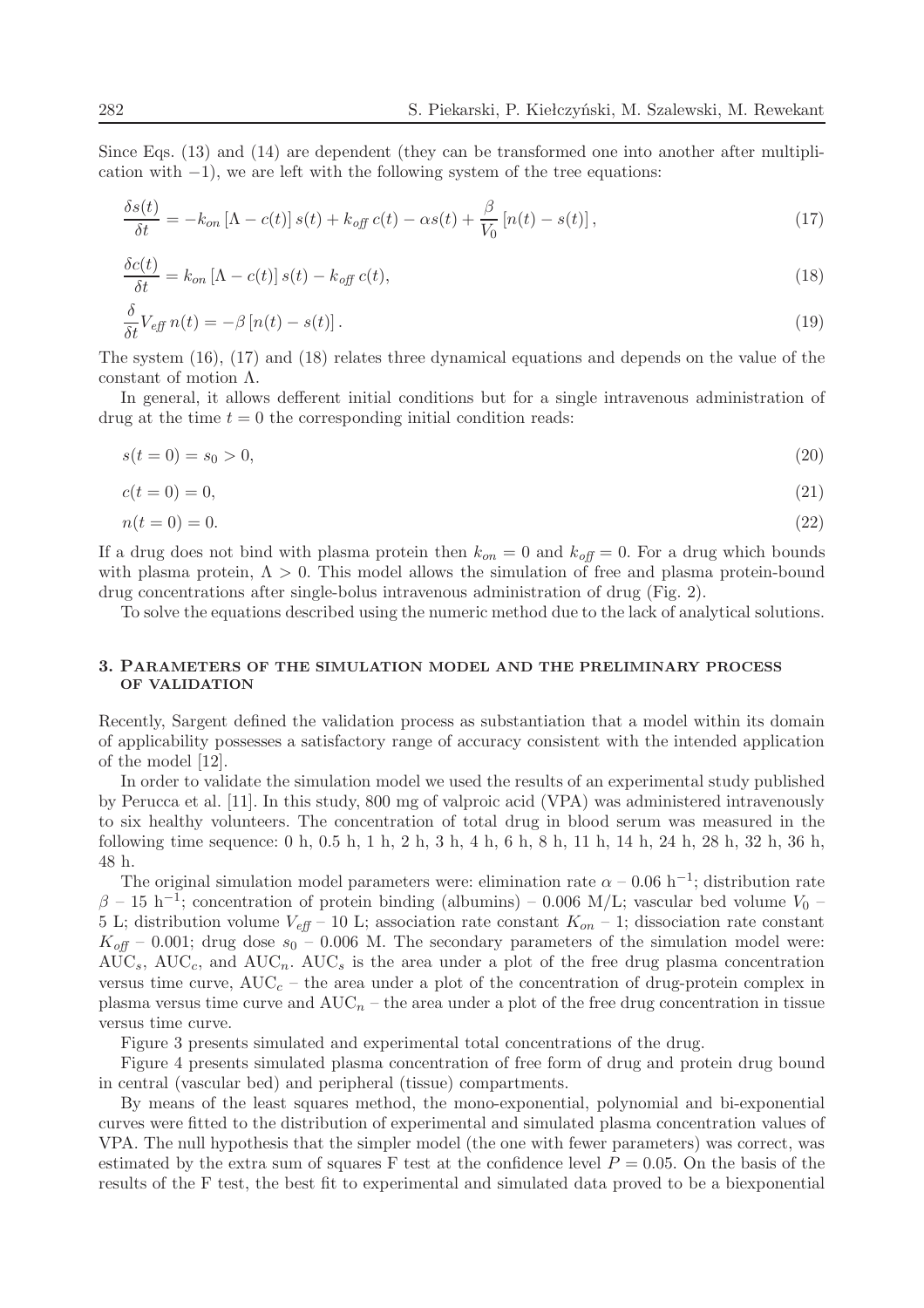

**Fig. 3.** Simulated and experimental values of the total plasma concentration of the VPA after single intravenous administration of drug (250 mg).



**Fig. 4.** Simulated values of free (s), albumin bound drug in central compartment (c) and free form of drug in peripheral compartment (n).

function. In order to assess the quality of curve-fitting, we took statistical estimates of the parameters of this function and applied the method of least squares for both empirical and simulated data. Estimation of parameters is carried out using the GraphPad Prism®. The following is a comparison of the curve fitting characteristics. Tables 1 and 2 summarize the best fit values of the

**Table 1.** The value of parameters  $A_1$  and  $A_2$  for biexponential function fitted to experimental and simulated data; SEM-standard error of mean, CL-confidence limit.

| VPA          | Best fit-values |            |            |           |        |            |            |          |
|--------------|-----------------|------------|------------|-----------|--------|------------|------------|----------|
| plasma conc. | $A_1$           | <b>SEM</b> | $L95\%$ CL | $U95\%CL$ | $A_2$  | <b>SEM</b> | $L95\%$ CL | U95%CL   |
| Experimental | $0.0005\,$      | .56E-05    | 0.0005     | 0.0006    | 0.0002 | $2.19E-05$ | 0.000162   | 0.000261 |
| Simulated    | 0.0006          | $2.50E-07$ | 0.0006     | 0.0006    | 0.0008 | 1.57E-05   | 0.000748   | 0.000819 |

**Table 2.** The value of parameters  $A_1$  and  $A_2$  for biexponential function fitted to experimental and simulated data; SEM-standard error of mean, CL-confidence limit.

| VPA          | Best fit-values |            |            |         |       |            |            |        |
|--------------|-----------------|------------|------------|---------|-------|------------|------------|--------|
| plasma conc. | kΙ              | <b>SEM</b> | $L95\%$ CL | U95%CL  | k2    | <b>SEM</b> | $L95\%$ CL | U95%CL |
| Experimental | 0.0553          | 0.006334   | 0.04097    | 0.06963 | 0.606 | 0.1394     | 0.2906     | 0.9212 |
| Simulated    | 0.0643          | $9.60E-05$ | 0.06408    | 0.06451 | 3.989 | 0.04148    | 3.895      | 4.083  |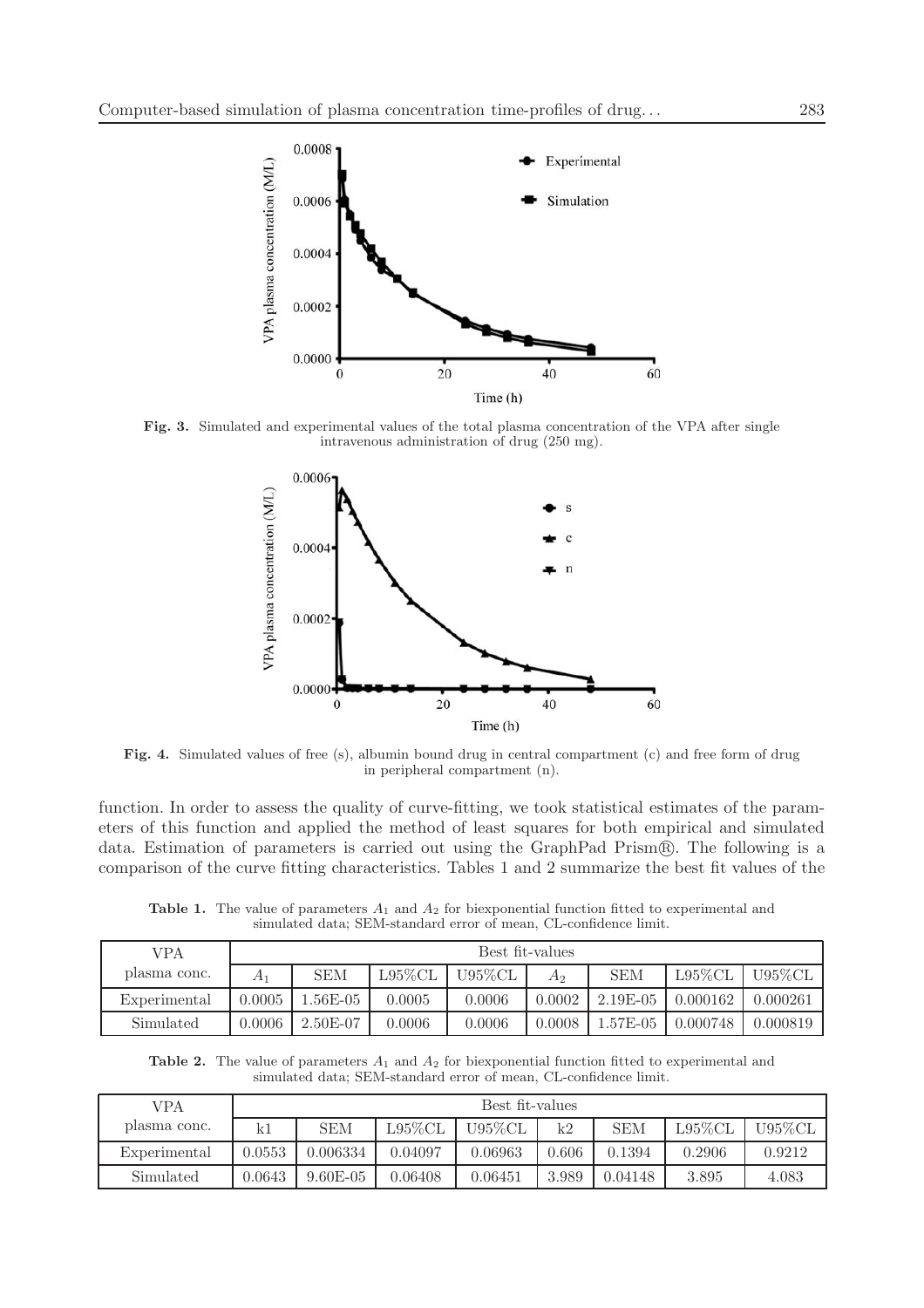biexponential function parameters for experimental data and simulated data (Eq. (1)). Confidence intervals were computed from the standard errors of the parameters.

As shown in Table 1 and Table 2 the model parameters for experimental and simulated data were narrowly within 95% confidence limits. It means that both experimental and simulated data define very well the model parameters.

Table 3 shows  $R^2$  values calculated from the sum of the squares of the distances of the points from the best-fit curves, i.e., two-exponential curve determined by nonlinear regression for experimental and simulated data. The high  $R^2$  means that all the values lie exactly on a straight line with no scatter. It quantifies goodness of fit. This observation is supported by very low values of the standard deviations of the residuals (Sy.x).

VPA plasma conc. Goodness of Fit Degrees of Freedom  $R$  square  $\overline{R}$  Absolute Sum of Squares  $\overline{S}$  Sy.x Experimental 9 9 0.9989 6.47E-10 8.48E-06 Simulated | 9 | 1 | 5.25E-13 | 2.41E-07

**Table 3.** Goodness of fit quantified by means of  $R^2$  and standard deviation of the rest residuals.

Table 4 shows the results of the normality test for two-exponential functions fitted to experimental and simulated plasma concentrations of VPA after bolus intravenous administration of drug.

**Table 4.** The results of the normality test for two exponential functions fitted to experimental and simulated plasma concentrations of VPA.

| VPA          | Normality of Residuals  |           |                |           |  |  |
|--------------|-------------------------|-----------|----------------|-----------|--|--|
| plasma conc. | $D'Agostino \& Pearson$ | $P$ value | Shapiro-Wilk W | $P$ value |  |  |
| Experimental | 1.967                   | 0.374     | 0.9633         | 0.7774    |  |  |
| Simulated    | 1.45                    | 0.4844    | 0.9287         | 0.2924    |  |  |

The results show that the residuals passed the normality test  $(P > 0.05)$  and all scatter around the two-exponential curve for experimental and simulated data follow a Gaussian distribution.

Table 5 shows the results of the runs test. P values higher than 0.05 means that two exponential curves fitted and described very well both experimental and simulated data.

| VPA          | Runs test          |                    |                |                            |  |  |  |
|--------------|--------------------|--------------------|----------------|----------------------------|--|--|--|
| plasma conc. | Points above curve | Points below curve | Number of runs | $\mid P$ value (runs test) |  |  |  |
| Experimental |                    |                    |                | 0.4126                     |  |  |  |
| Simulated    |                    |                    |                | 0.9371                     |  |  |  |

**Table 5.** The results of the runs test.

The dependency value for each parameter quantifies the degree to which that parameter is intertwined with the other. In our case, dependence for all parameters is lower than 0.99 (Table 6).

| VPA          | Dependency |            |        |        |  |  |  |
|--------------|------------|------------|--------|--------|--|--|--|
| plasma conc. | A1         | $\kappa_1$ | Aэ     | kэ     |  |  |  |
| Experimental | 0.9471     | 0.9777     | 0.8446 | 0.9301 |  |  |  |
| Simulated    | 0.8201     | 0.9178     | 0.9874 | 0.9889 |  |  |  |

**Table 6.** The results of dependency analysis.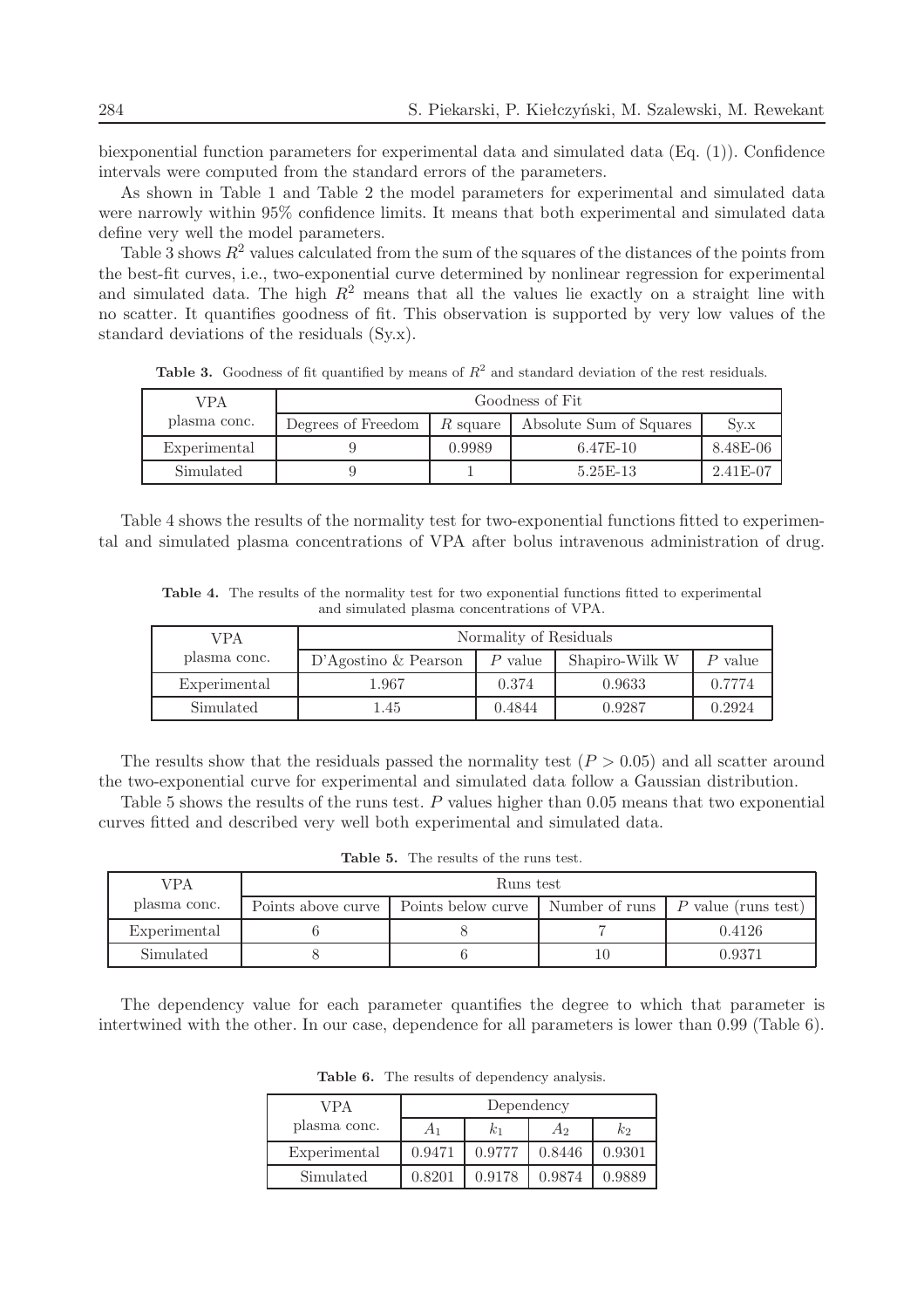It means that after changing the value of one parameter, one can change the values of other parameters to reconstruct exactly the same two-exponential curves, i.e., the curves fitted for experimental and simulated data. The results of the evaluation of biexponential function to distribution of the concentrations of VPA established experimentally and those calculated numerically are comparable. It can therefore be said that the biexponential function is similarly an accurate fit to the experimental data and to data computed numerically. This legitimizes the conclusion that numerically calculated data values do not differ significantly from the experimental data, and are a good approximation.

# **4. PRELIMINARY ASSESSMENT OF THE MODEL CREDIBILITY**

According to Sargent's definition, model credibility is concerned with developing, in (potential) users, the confidence they require in order to use a model, and in the information derived from that model [12]. Below are three examples of practical use of our simulation model. They can be treated as a preliminary assessment of the credibility of the model.

The calculation algorithm solving differential equations of the system described above allows one to simulate drug concentrations in the vascular bed (central compartment), at any time after single intravenous injection of the drug in any dosage. Especially important is the concentration of the free form of the drug, because only such a form of medicine determines the intensity of the pharmacodynamic effect, toxicity or lack thereof. In addition, the algorithm calculates the  $AUC_s$ ,  $AUC_c$ , and  $AUC_n$ , as described above. AUC is one of the key parameters of non-compartmental pharmacokinetics. Contrary to common use of the numerically calculated AUC of the total concentration of drug vs. time curve, our algorithm computes AUC for free  $(AUC<sub>s</sub>)$  and plasma protein bound concentration of drug  $(AUC_c)$  versus time. AUC quantifies the bioavailability of drug, i.e., the amount of the drug available in the vascular bed after its administration. The AUC is an important parameter in the comparison of the same drugs from two different producers. Such a comparing of two drugs is called bioequivalence study [5, 8]. The other application field of AUC calculation is toxicokinetics [14]. It can be used as a measure of drug exposure and answers the query of how long a drug stays in a body. To assess the efficacy of some anti-infective drugs one can use AUC/MIC (minimum inhibitory concentration) that is a pharmacokinetic-pharmacodynamic parameter [10]. Some examples of practical applications of our model simulation are listed below. They relate to the problems and practical aspects associated with variation of the free concentration of the drug in plasma.

### **Example 1**

With the assumption of a linear compartmental model, it follows that multiple injection doses should result in a proportionate increase in the concentration of the drug in the vascular bed and in peripheral tissues. In linear compartmental model pharmacokinetics is assumed to be a linear relationship between the concentration of the drug and his AUC. Our simulation model answers the question of how concentration of drug forms (AUC) will change as a result of the multiplication of their dosage. As shown in Fig. 5, a 10-fold increase in the dose of the drug (VPA) causes a 10-fold linear increase in only AUC of free form  $(AUC_s)$ .

In the case of the concentrations of other forms of the drug (bound and total), a dose with AUC relationships is non-linear. In some situations, it may be a source of interpretative error.

#### **Example 2**

The relationship between the drug and protein binding in the central compartment as described in many publications is mostly devoid of a time constant [4]. Simulation allows to predict concentration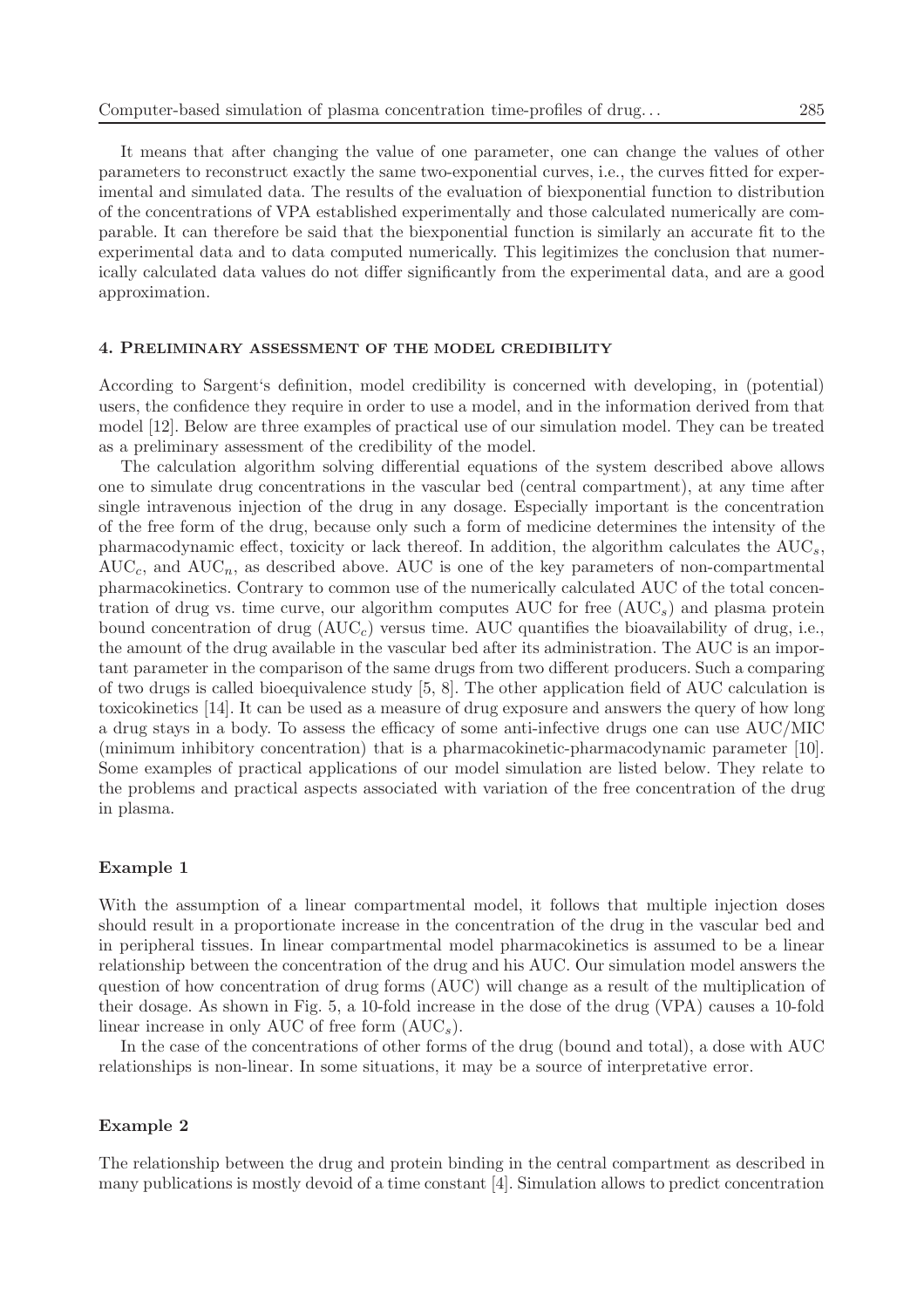

**Fig. 5.** Analysis of the relationship between dose and the area under the curve for three forms of VPA presented in central compartment (vascular bed): the free  $(AUC<sub>s</sub>)$ , the albumin bound drug  $(AUC<sub>c</sub>)$  and the total form of drug  $(AUC_t)$ .

profiles at any time for free and protein-related form of the drug given for the different values of the association constant. An example of simulated variability in concentrations of serum VPA in the central compartment (vascular bed) after its single intravenous injection at a dose of 250 mg, in relation to the association constant, is shown in Fig. 6.



**Fig. 6.** Simulated plasma concentrations of VPA in the central compartment (vascular bed) after its single intravenous administration of drug in relation to the association constant of drug: s – the free form of drug, c – the bound drug to albumin.

The variability of the association constant rate of the drug to a certain extent, which may occur in the process of pharmacokinetic interaction, may result in a substantial change in the concentration of free form, and may change the effect of the drug.

# **Example 3**

Gugler and Mueller [7] compared concentrations of free form of VPA in healthy volunteers and patients with renal failure. In a population of patients with kidney failure the concentration of free form of VPA in serum was increased and then compared with a population of healthy volunteers [7]. It was correlated strongly with creatinine, while poorly with concentrations of albumin, a protein binding VPA. Simulation of the relationship of the area under the curve for three forms of VPA and albumin concentration in plasma has described this in quantitative terms (Fig. 7).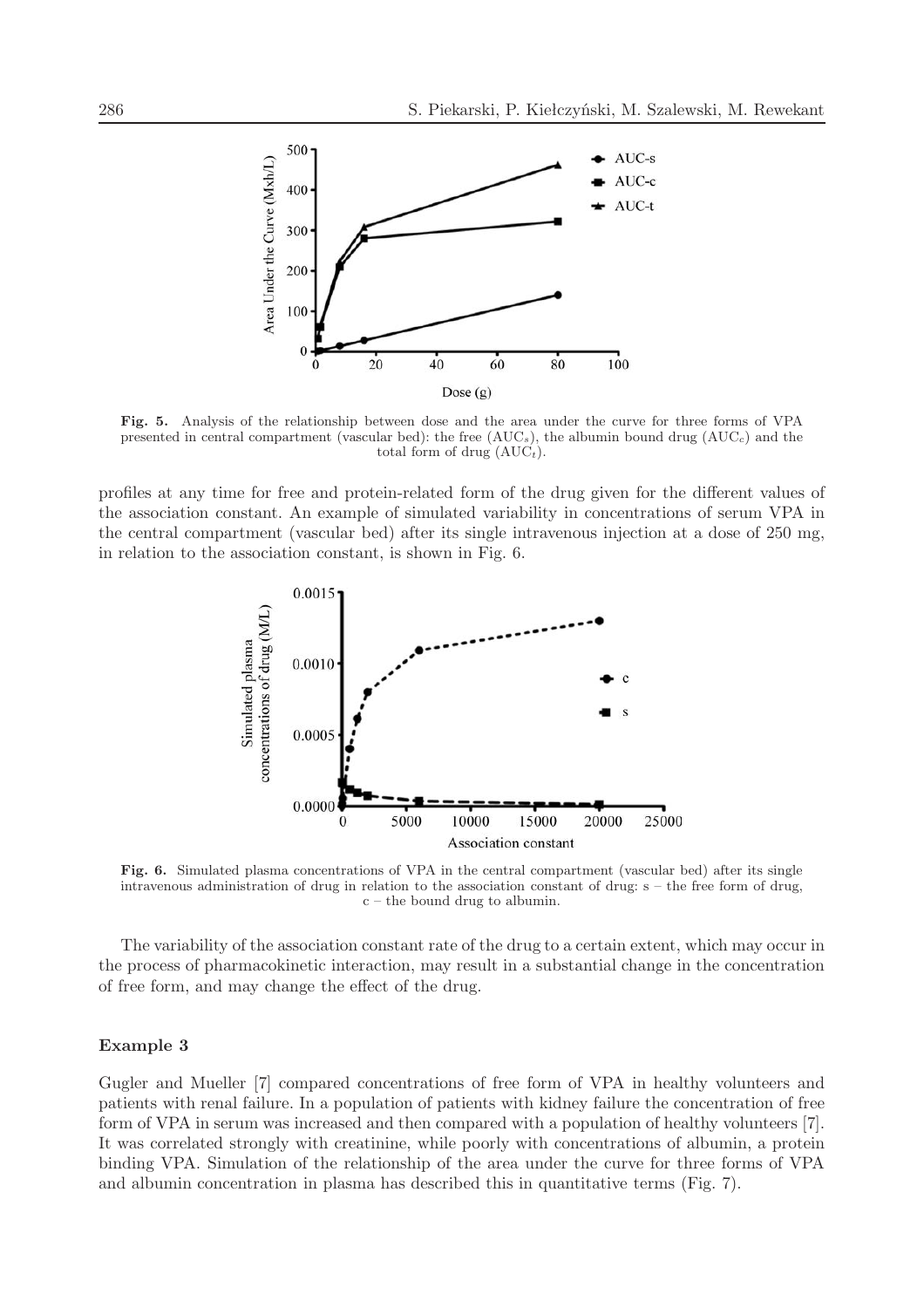

**Fig. 7.** Simulation of the relations between the area under the curve for two-plasma concentration time – profiles of VPA and the plasma concentration of albumin. Area under the curve time concentration for free form of drug ( $AUC_s$ ), bound drug to albumin ( $AUC_c$ ) and free form of drug in peripheral compartment ( $AUC_n$ ).

The simulation showed that following more than 10-fold reduction in the concentration of albumin in the vascular bed leads to a small (about  $10\%$ ) increase in the availability of the free form of the drug  $(AUC<sub>s</sub>)$ , and to almost 60-fold reduction in the availability of the form associated with a protein  $(AUC<sub>c</sub>)$ . Simulation confirmed the observation of clinicians that even extreme reduction of the concentration of albumin in the vascular bed will not increase the concentration of free form of a drug, and thus will not cause the severe pharmacodynamic effect. In conclusion, it should be noted that the initial assessment of the credibility of the proposed model has provided interesting results and is an incentive for further research.

#### **5. CONCLUSION**

This work proposed the system of conservation laws as applied to drug concentration profiles vs. time, after a single intravenous administration. Most other models differ in that they simultaneously consider only the sum of the a free and a protein bound form of a drug. Simulation of free-form of the drug is particularly important because of its direct impact on the pharmacodynamic effect of the drug. Application of the Guldberg-Waage law to describe the association and dissociation of the complex drug-protein (albumin) introduces the non-linearity to conservation laws. It is worth mentioning that most of the pharmacokinetic models are linear. According to our knowledge there is no analytic solution for our equations. To compare the empirical data with simulated data this approach required numerical methods. Empirical data were concentrations of VPA measured in the serum of volunteers after administration of single intravenous bolus dose. Satisfactory correlation existed between experimental and simulated versions of total concentrations of the drug and was comparable with the AUC. Preliminary simulation adds to pharmacokinetic praxis and suggests good credibility of the model. It also provides incentive to further study, evaluation and verification of the model. Numerical calculation of the  $AUC_s$  and  $AUC_c$ , by using the simulation model, can find application in biopharmacy (absolute bioavailability related to saturable transporters or metabolic enzymes), personalized therapy (optimal sampling time) and in toxicokinetics (prediction of drug dose in poisoning).

#### **REFERENCES**

<sup>[1]</sup> L.M. Berezhkovskiy. Some features of the kinetics and equilibrium of drug binding to plasma proteins. *Expert Opin Drug Metab Toxicol*, **4**: 1479–1498, 2008.